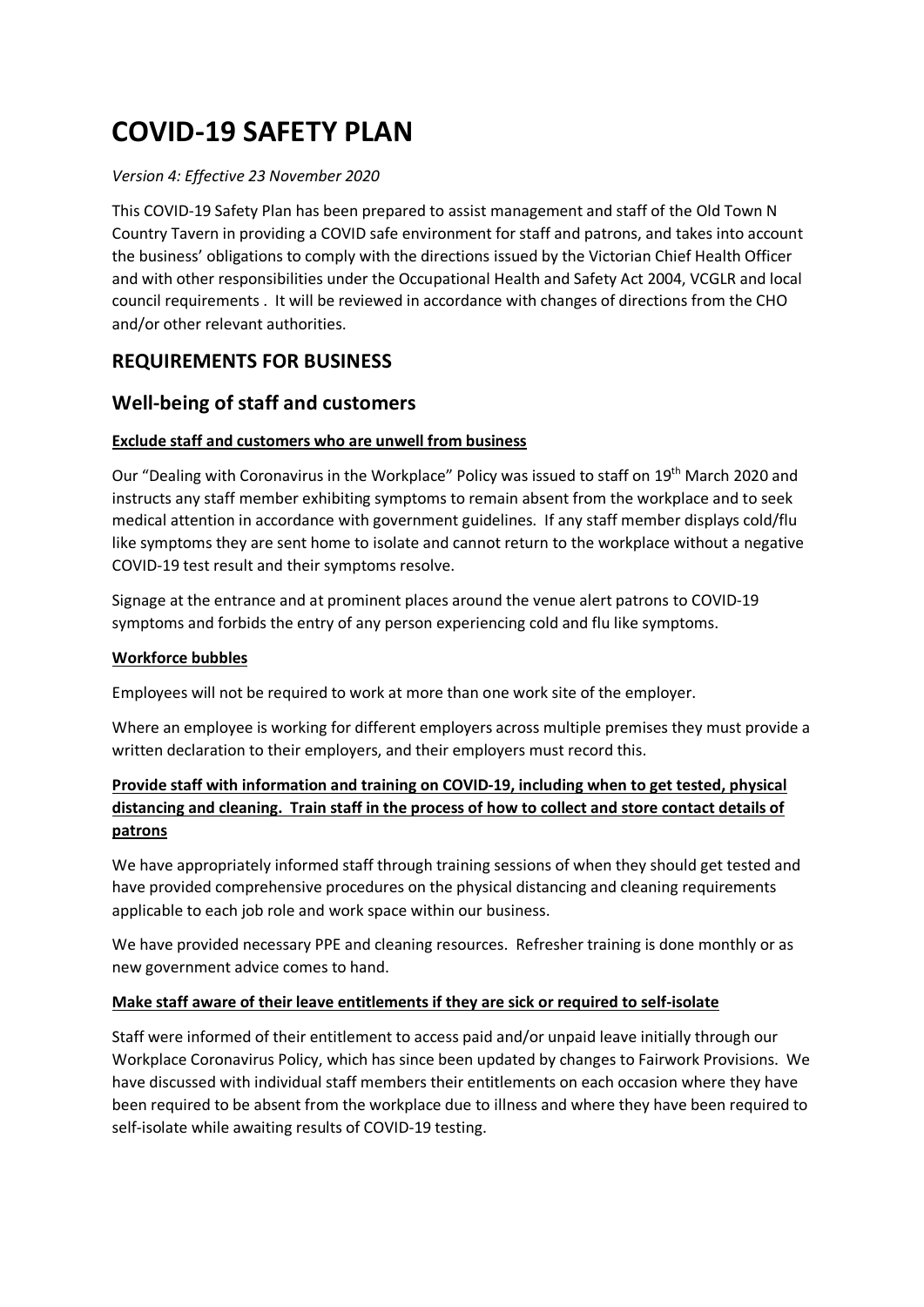#### **Display conditions of entry (website, social media, venue entrances)**

Signage is displayed at the entrances to our business detailing conditions of entry to our venue. These include the use of hand sanitiser, the wearing of a face mask when not seated, and that patrons must remain seated unless ordering or attended rest room facilities.

# **Physical Distancing**

#### **Capacity/Density requirements**

Our venue will comply with the government mandated capacity/density requirements as below. Numbers of patrons will be monitored by the Manager on Duty and through record keeping. Bookings will be encouraged to assist in controlling patron numbers in the venue.

Capacity indoors must not exceed 150 patrons subject to allowing 4 square metres of space per patron.

Capacity outdoors must not exceed 300 patrons, with a density requirement of 1 person to 2 square metres of space. Outdoor areas may be roofed, and must have at least 2 open sides to allow adequate airflow.

Total venue capacity cannot exceed 300 patrons, including both indoor and outdoor spaces.

Staff and infants under 12 months of age are not included in the capacity/density limits.

#### **Prohibited patrons**

There are no current restrictions on patrons from metropolitan Melbourne or any other declared hotspot.

#### **Limits per table/booking**

Under current regulations there is no group limit for non-gaming patrons.

#### **Dwell time**

Under current regulations there is no mandated maximum dwell time in the premises. It has been the recommendation of DHHS that the venue monitors bookings so there is minimal overlap between different groups. The business is not required to impose a time limit on bookings, but is aware of the recommendation that bookings should be kept to no more than two hours particularly if there is more than one group sharing the same space. The Manager on Duty will monitor time spent in the venue through sign in registers and booking records.

#### **Reduce contact or mingling between customer groups and tables**

Patrons must remain seated unless ordering food or beverages, using betting facilities or visiting rest rooms. There is to be no vertical drinking and no cocktail style service. The Manager on Duty is to monitor the movement of guests around the venue.

#### **Gaming Room Requirements**

A maximum of 22 patrons can access the gaming room at any one time in line with the one person per four square metre density quotient.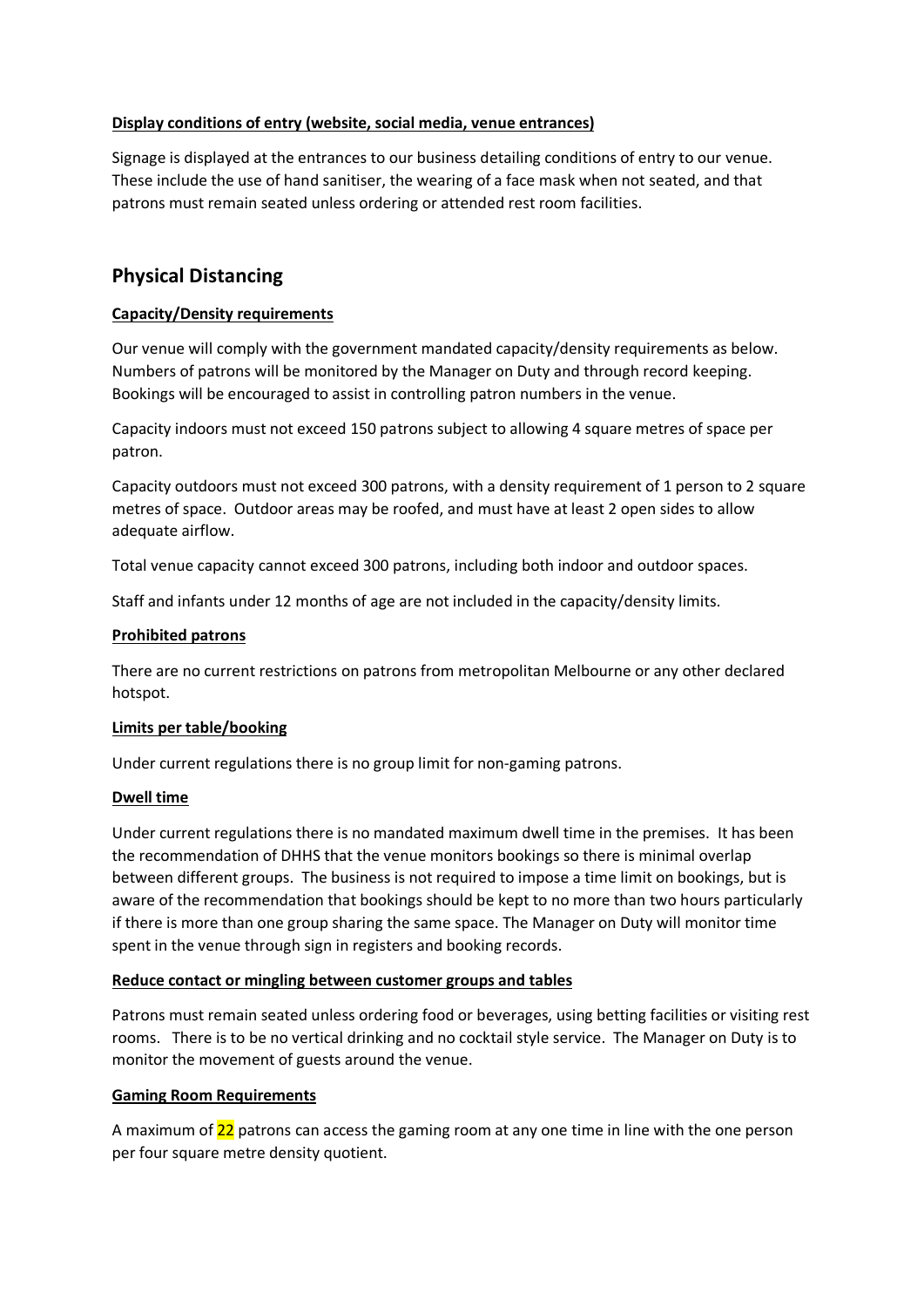Every second machine is to be disabled to maintain 1.5 metre spacing between patrons.

Hand sanitiser will be available at the entrance. Machines and high-touch surfaces and items are to be cleaned between users.

A COVID Marshal must be on duty to ensure that patrons and the venue comply with these requirements. Patrons will be asked to advise the COVID Marshal prior to moving between gaming machines to ensure hygiene and monitoring requirements can be met.

#### **Reduce crowding and promote physical distancing where people are asked to queue**

Where patrons are required to queue, such as on entry, when ordering food or beverages, or accessing betting facilities, there will be markers on the floor to promote distancing between patrons.

Orders for food and beverages will be taken at different POS stations to restrict queues. When patrons are initially seated at tables it will be requested that only one member of the table orders at any time in the aim of restricting the number of patrons moving around the venue.

#### **Prohibited activities**

Under current CHO directives, the indoor playground, pool tables and dancefloors are not permitted. These areas of the venue will be off-limits to patrons.

#### **Contact with patrons**

Staff behind counters have a physical barrier between them and customers. It is not always possible for staff to maintain 1.5 metres of physical distance between themselves and patrons, especially when delivering food to the table and clearing dishes.

## **Contact with other visitors (eg Delivery Drivers / Contractors)**

Other visitors to the venue meet the same entry requirements as patrons. Entry is forbidden to any person who has cold/flu like symptoms. Records of all people remaining on the premises for more than 15 minutes will be kept.

Where possible contactless delivery / invoicing will be requested where practical to do so.

#### **Gatherings outside the premises and in designated smoking areas**

Customers are informed via signage and verbally by staff to remain seated at all times to avoid mingling and gathering in clusters while in the smoking areas. Tables and chairs are provided in the smoking areas.

# **Hygiene and cleaning**

## **Hand Hygiene**

Good hand hygiene practices will be enforced across the venue with all staff, patrons and other visitors. Hand sanitiser is provided at entry/exit points and at other prominent locations and at each POS location.

Bathrooms are well stocked with hand soap and paper towels or hand dryers.

Contactless payment options are to be encouraged. Staff must sanitise or wash hand thoroughly after handling cash.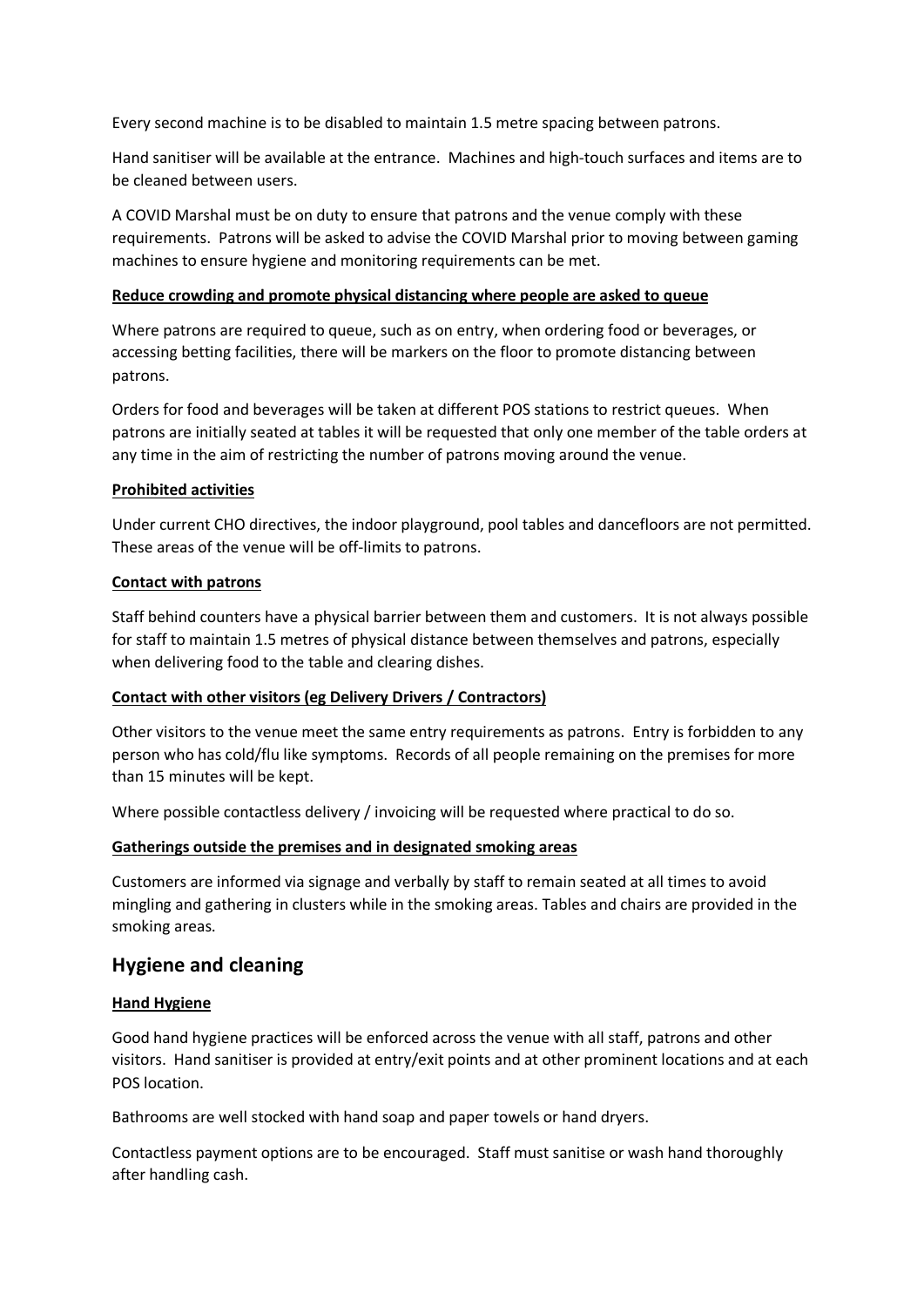#### **Cleaning and Frequent touch points**

Frequently touched surfaces and areas will be cleaned with detergent/disinfectant several times per day, including door handles, bathroom taps and door locks, POS screens and counters and EFTPOS machines and pens.

Tables, chairs and other items used at tables (eg salt and pepper shakers, laminated menus) will be cleaned between each customer. Alternatively single use menus or display boards may be used.

Surfaces are to be cleaned when visibly soiled, or immediately after a spill on the surface.

Cleaning and disinfecting of toilets and bathrooms to be done frequently, hourly during peak periods.

Shared spaces and spaces open to members of the public will be cleaned on a regular basis.

Staff are to wear gloves when cleaning and wash hands thoroughly before and after with soap and water.

Detergents and disinfectant solutions are to be at the appropriate strength and used in accordance with the manufacturers' instructions.

#### **Face masks**

All staff must wear a face mask while on shift, including kitchen staff when preparing food (exemptions apply). Customers must wear a face mask at all times unless consuming food or drink. Alternative coverings such as scarves and bandanas are not permitted.

#### **Communal facilities**

There will be no self-serve buffet style food service areas, communal bar snacks or communal condiments. No cutlery or drinking water/glass stations should be accessible to patrons. These must be provided at the table by staff.

Colouring in pencils will not be available for use by children.

# **Record keeping and training requirements**

## **Record keeping**

A record of all staff, patrons, contractors, delivery persons and workplace inspectors who attend the premises for more than 15 minutes must be kept. This information must include the first name, contact phone number, date and time of check-in, their relationship to the business and the spaces that they were in whilst in the venue.

Records are not required for customers collecting takeaway food or beverages.

All patrons entering gaming rooms are to have their contact details recorded at the point of entry.

This record is only to be used for tracing COVID-19 infections and are stored confidentially and securely.